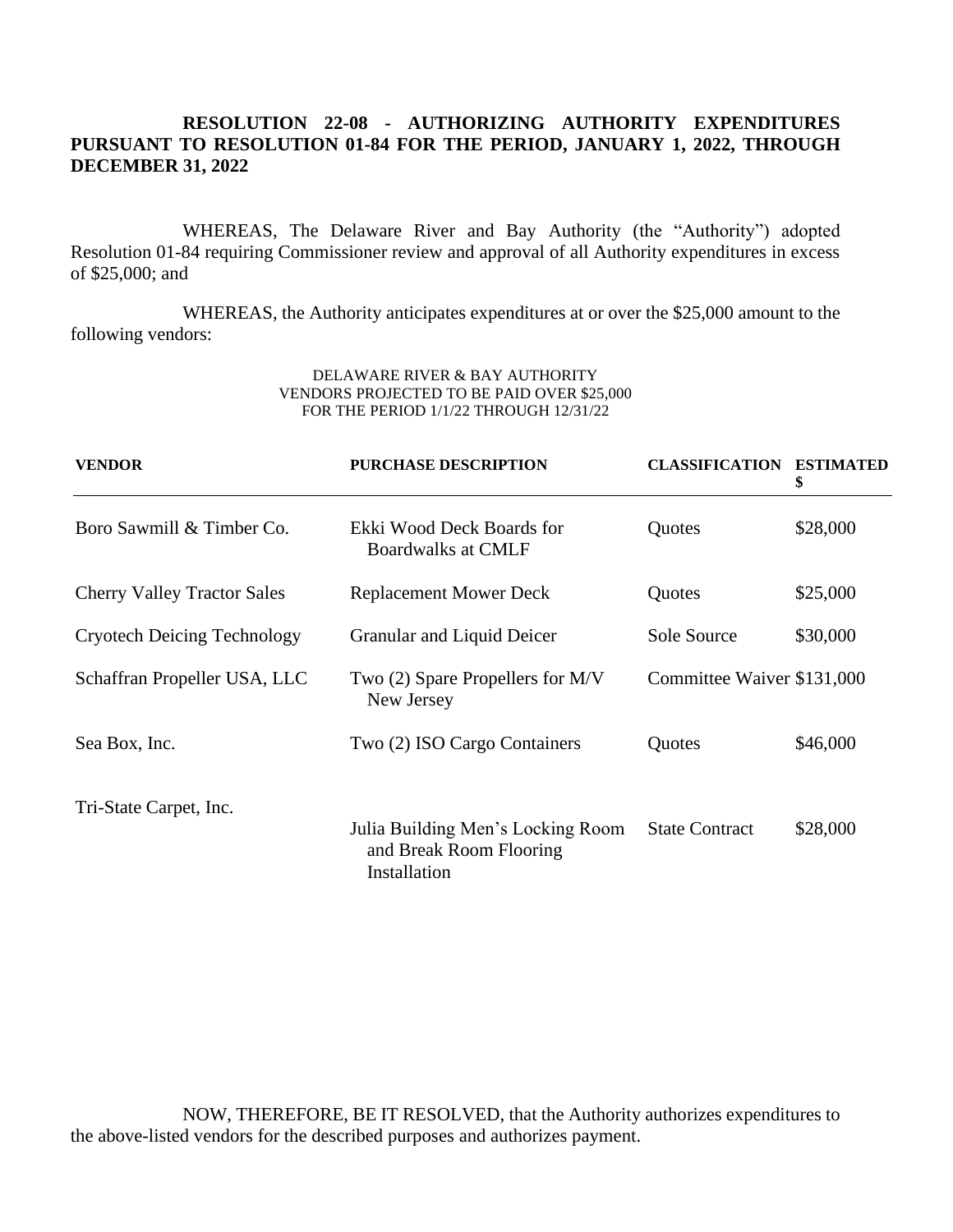# **Resolution 22-08 Executive Summary Sheet**

- **Resolution:** Authorizing Authority Expenditures Pursuant to Resolution 01-84 for the period January 1, 2022, through December 31, 2022.
- **Committee:** Budget & Finance
- **Committee and Board Date:** March 15, 2022

## **Purpose of Resolution:**

Authorizes expenditures of \$25,000 or greater with the identified vendors during the 2022 calendar year.

## **Background for Resolution:**

The proposed Resolution meets the requirements of Resolution 01-84, whereby the Authority shall not enter into any contract committing the Authority to spend or make any other expenditures relating to services, material and supplies in the amount of \$25,000 or more unless it has first been approved by a vote of Commissioners.

## **Purchase Detail:**

Boro Sawmill & Timber Co.: Ekki Wood Deck Boards for Boardwalks at CMLF The Authority plans to purchase replacement Ekki Wood deck boards for the boardwalks at both Cape May and Lewes Terminals. Staff solicited three (3) quotes and received two (2) with Boro Sawmill & Timber Co. submitting the lowest quote in accordance with the Authority's specifications.

#### Cherry Valley Tractor Sales: Replacement Mower Deck

The Authority plans to replace one (1) mower deck that has exceeded its useful life, meeting the Authority's equipment criteria. Staff received quotes from three (3) suppliers with Cherry Valley Tractor Sales submitting the lowest quote.

## Cryotech Deicing Technology: Granular and Liquid Deicer

Cryotech Deicing Technology is the provider of liquid and solid runway and taxiway deicing materials for the Authority's Airports Operations. Cryotech is the sole supplier of E36, a fast acting, environmentally friendly and economical deicer that is the industry standard for use on airside pavements.

### Schaffran Propeller USA, LLC: Two (2) Spare Propellers for M/V New Jersey

The Authority plans to purchase two (2) spare propellers for the M/V New Jersey. Staff solicited six (6) quotes and received five (5) with Schaffran submitting the lowest quote in accordance with the Authority's specifications. In 2017, staff publicly requested bids for propellers for the M/V Delaware and received a similar low bid amount. Due to a long lead time of 12 weeks on this item, a waiver of the threshold is being requested for this purchase.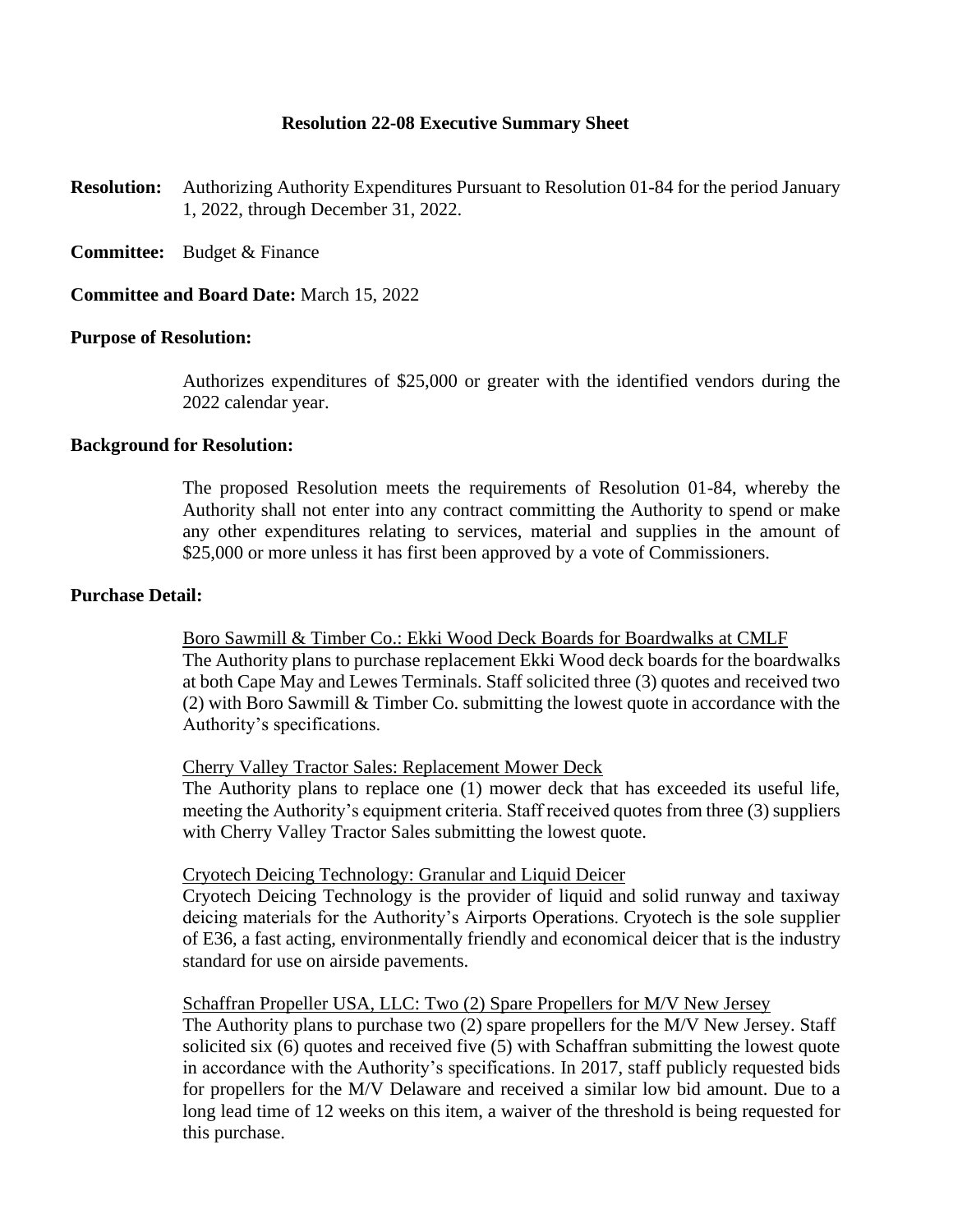Sea Box, Inc: Two (2) ISO Cargo Containers

The Authority is purchasing two (2) 40' x 9'6" dry freight ISO cargo containers for the Delaware Memorial Bridge Maintenance Facilities to replace demolished old storage facilities. Staff received quotes from three (3) suppliers with Sea Box, Inc. submitting the lowest quote in accordance with the Authority's specifications.

Tri-State Carpet, Inc.: Julia Building Men's Locker Room and Break Room Flooring Installation

The Authority plans to install rubber tile flooring in the Julia Building men's locker room and breakroom. As an authorized supplier for flooring under state contract, Tri-State Carpet can provide flooring installation at prices pursuant to state contract (*GSS16108- FLOORING*).

# **Classification Definitions:**

# **Committee Waiver.**

The Budget and Finance Committee, in consideration of the overall procurement process, may increase or waive the thresholds established in paragraphs 1 and 2 of Resolution 98-31 for the following reasons: operational needs and issues, a need for uniformity and continuity in materiel and services required by the Authority, and unique or special needs of the Authority including, but not limited to, the desirability of owner furnished materiel and supplies in vessel repair, maintenance, renovation and rehabilitation (DRBA Resolution 98-31 Part 3).

**Quotes.** A purchase of equipment, supplies or non-professional services or a contract for construction or construction management that is anticipated to cost between \$25,000 and \$49,999 during a calendar year and for which the Authority has solicited written quotes. *"Contracts for materiel and supplies and non-professional services, awarded to any [vendor for an amount of] more than \$25,000 but less than \$50,000 in the aggregate require the solicitation of three written quotes or all available sources, whichever is less…Construction management contracts or construction contracts…which are less than \$50,000 do not require formal solicitation of competitive prices and, if more than \$25,000 but less than \$50,000 require the solicitation of three written quotes or all available sources, whichever is less…"*  (DRBA Resolution 98-31 Part 4).

**Sole Source.** A purchase made without a competitive process, based on the justification that only one known source exists or that only one single supplier can fulfill the requirements of the Authority. Sole source procurement is appropriate when the goods or services being acquired: are uniquely qualified to meet the objectives of the Authority; must be compatible with existing equipment; are available within a limited geographic boundary (e.g., distributor with exclusive rights or sales area); are required for use in conjunction with a grant or contract, etc. *"A contract may be awarded without competition if the General Manager or Director of Operations of an Authority facility, or Police Administrator, prior to procurement, determines in writing that there is only one source for the required contract and no other reasonable alternative sources exist that will satisfy the requirements of the Authority".* (DRBA Resolution 98-31 Part 2.f.)

**State Contract.** A purchase of equipment, supplies or non-professional services which, under normal circumstances, would require competitive bidding, however the vendor has agreed to provide the goods or services to the Authority at fees less than or equal to that vendor's respective contract as awarded by the State of Delaware or New Jersey. "*Any contract for the purchase of materiel and supplies and nonprofessional services….which contract individually exceeds \$50,000, or in the combination with other*